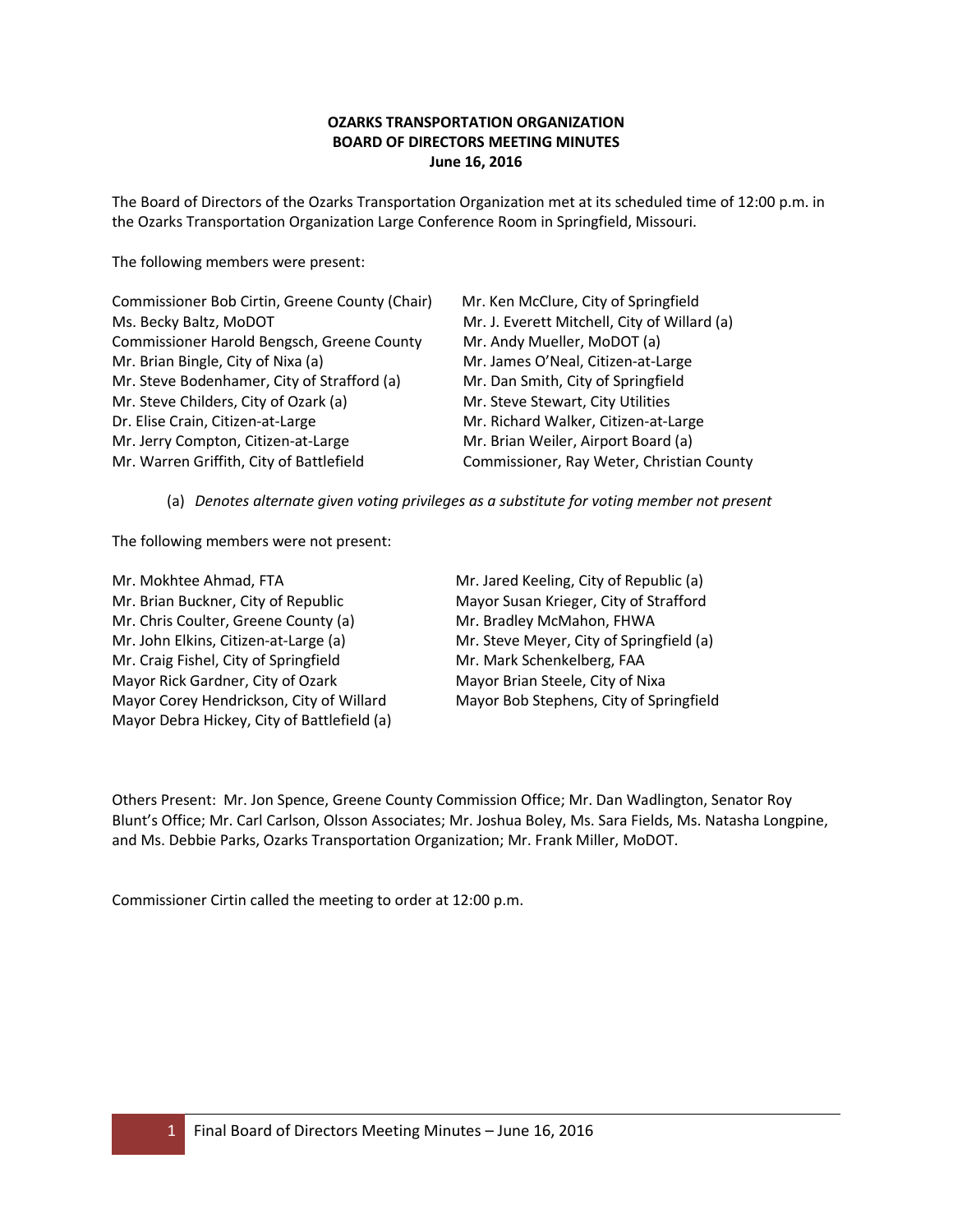## **I. Administration**

## **A. Introductions**

## **B. Approval of Board of Directors Meeting Agenda**

Commissioner Bengsch made the motion to approve the Board of Directors meeting agenda. Dr. Crain seconded and the motion carried unanimously.

## C. **Approval of the April 21, 2016 Meeting and the June 2, 2016 E-meeting Minutes**

Mr. Weiler made the motion to approve the April 21, 2016 meeting and the June 2, 2016 emeeting minutes. Mr. McClure seconded and the motion was carried unanimously. Ms. Parks mentioned that there was an error on the minutes that had been corrected before the meeting. The minutes had referred to Becky Baltz being in attendance and not in attendance at the April 2016 meeting. It was corrected to show Becky Baltz at the meeting.

## **D. Public Comment Period for All Agenda Items**  None.

## **E. Executive Director's Report**

Ms. Fields stated that the Community Partnership of the Ozarks has developed a transportation subcommittee to specifically look at how transportation can help make a difference in moving people out of poverty in NW Springfield. The final report will be out this summer. One of the recommendations that the OTO is planning to assist with, is developing a website using the current "Lets Go Smart" framework to be a one stop shop for transportation information including trails, bus routes, carpooling, bike share, low interest auto loan program, etc. Basically any program that the community is sponsoring.

There are 3 great things happening with transportation projects right now. The STIP is addressing some expansion projects, the local intersection cost share partnering with the SW district and a general revenue funded statewide cost share for all modes of transportation.

With MAP-21 and carried into the Fast Act, there are several sets of administrative rulemaking from FHWA and FTA. These rules are spelling out how MPOs comply with the performance measures required under the new law. Basically, there are measures for safety, pavement and bridges, congestion and planning. The safety rulemaking is completed and OTO will be expected to report on 5 measures of safety including number and rates of fatalities, severe injuries and bicycle and pedestrian related accidents. The pavement and bridge measures are expected this fall. The congestion measures will be out next year. The planning rule was completed in May. The planning rule is going to require MPOs to bring the LRTP and the TIP in line with all the measures. Basically, staff will have to show how the projects selected for funding advance the national performance goals. There will be a lot of agenda items relating to this in the future.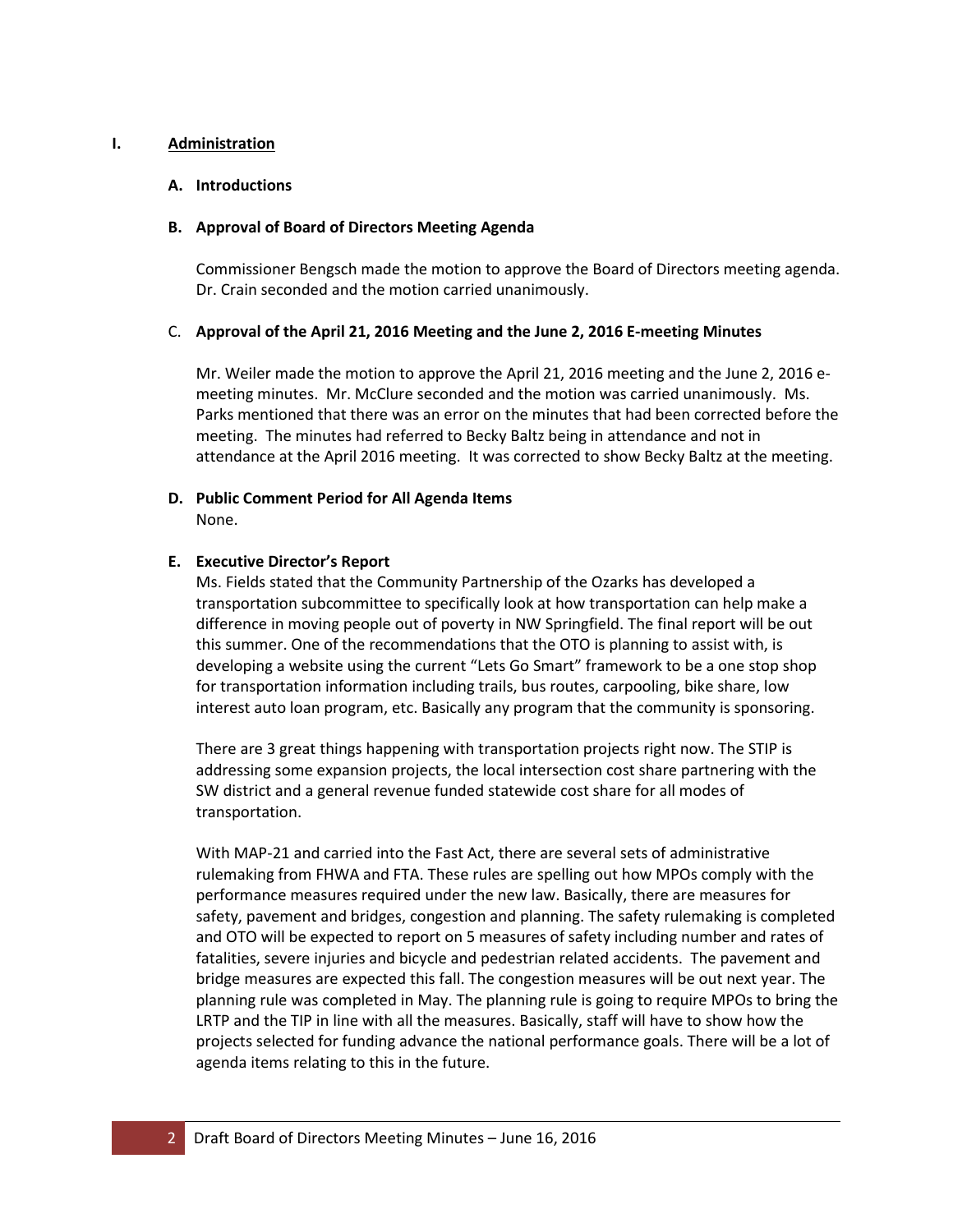Ms. Fields stated that there is a new employee Andy Thomason, from the Lake of the Ozarks Council of Governments. Andy Thomason had interned with SMCOG. He has a Bachelors from MSU in Planning and a Master's in Planning from Kansas State. Mark Scott, a student in the MSU Planning Program, has also been hired as an intern. She mentioned she will be on vacation on the week of the July 24<sup>th</sup>. The Missouri Highway and Transportation Commission is going to meet on August 3, 2016.

## **F. MoDOT Update**

Ms. Baltz stated that Ms. Fields had mentioned the STIP approval by the Missouri Highway and Transportation Commission scheduled for the July meeting in St. Louis. MoDOT is adding some expansion projects. MoDOT is able to do that, since an Asset Management Plan is being used. Staff is examining each area and district to see if the system can be maintained in the current condition. The OTO area fortunately has enough funds to maintain the system, plus a little extra. That has allowed MoDOT to add the expansion projects that will help with safety and congestion in parts of the OTO area.

The \$20 million Cost Share Program was also mentioned. The Legislature passed in the State budget, a \$20 million Cost Share Program for transportation out of the General Revenue fund. This is something new and not normally done as part of the budgeting process of the State. MoDOT is working diligently to get that money distributed quickly because it takes a little while to put those together. Information just came out about the Cost Share Program that Ms. Fields shared with the jurisdictions. Some of the highlights of the program are the applications are due by July 29<sup>th</sup>. There is a pretty quick turnaround time line on it. A third of the funding will go to multimodal projects and sidewalks and the other two-thirds will go to highways and bridges. If there are not enough multimodal projects submitted, then the rest of those funds will go to highways and bridges. There will be priority given to projects that address safety and taking care of the system. There will be more points if it is on the State system and if there is at least 70 percent of the cost of the project, there are more points given. Higher points are given for true local funds with no federal match. More points are awarded for being farther along in the project.

Ms. Baltz gave an updated on the Chestnut Expressway and US 65/CC/J project. She passed out a postcard with QR code for information on the Chestnut project.

Commission Cirtin inquired when the completion date of the widening of US 65 at Evans Road. Ms. Baltz stated sometime next year. There is a lot of bridge work to do on that project so it will take time. The one location that is consistently flagging alerts is US 65 from CC so MoDOT decided to add more capacity.

### **G. Legislative Reports**

Mr. Wadlington stated that transportation was not being discussed in Congress. Currently the topic is gun control and terrorists, not transportation.

### **II. New Business**

### **A. Administrative Modification 7 to the FY 2015-2018 TIP**

Ms. Longpine stated that this is Administrative Modification 7 to the FY 2015-2018 TIP. The OTO Public Participation Policy allows staff to make minor modifications, without going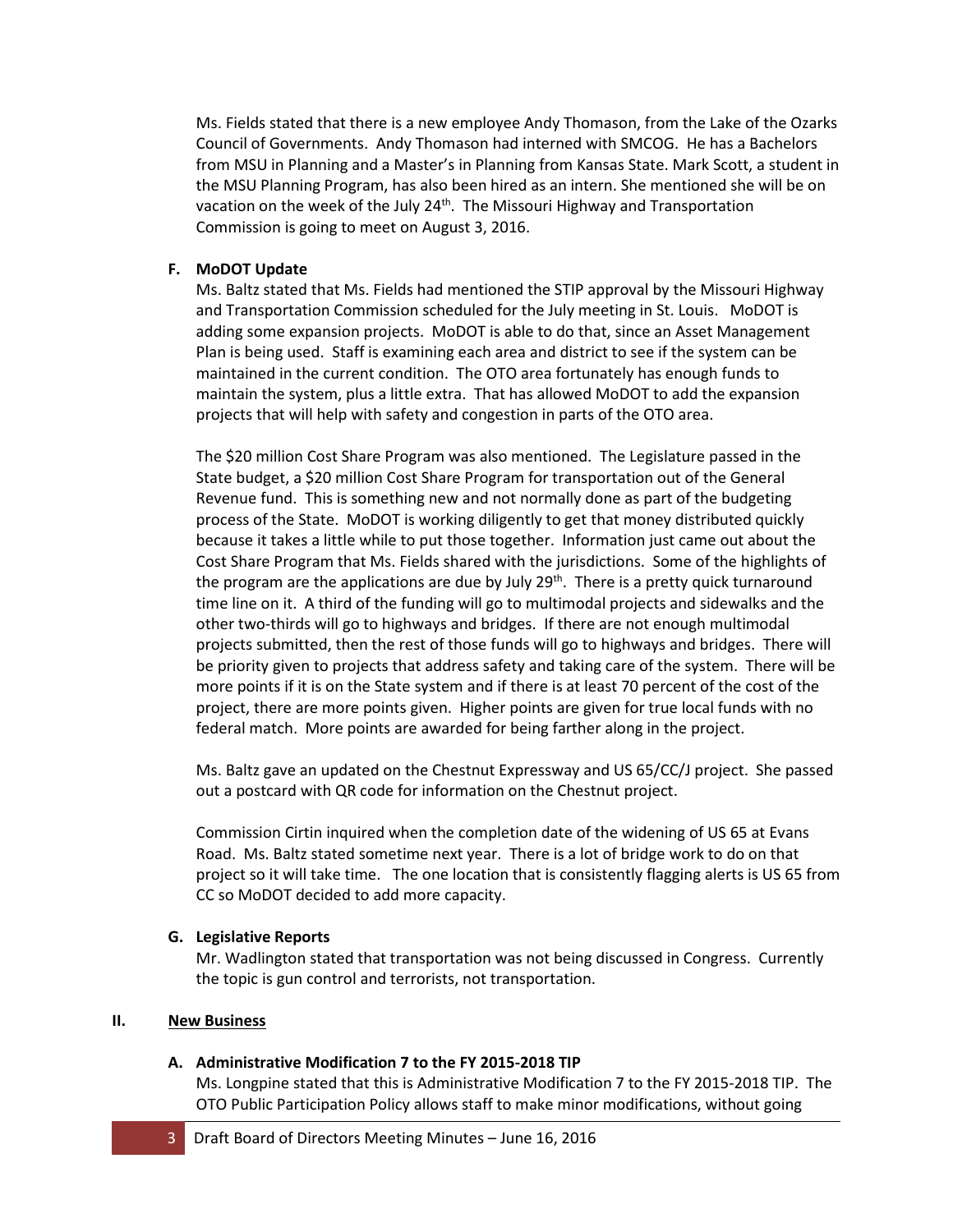through the full approval process. In this case, there was a change made reflecting the actual cost of vehicles ordered through the Elderly and Disabled Transportation Program available through the Federal Transit Administration. The prices are inflated by a few percent when the applications are submitted. Over time the real cost of the vehicle is obtained and those details are reflected in the publication of the TIP projects.

## **B. Federal Funds Balance Report**

Ms. Longpine stated that the agenda contains a complete copy of the Federal Funds Balance Report. There was a shorter version at the Board of Directors Training. There is a dwindling Cost Share Balance for counting towards the STP-Urban balance. Right now there is about \$13 million in balances after the Cost Shares. There are additional funds coming each year with the Transportation Bill.

Something new in this year's report, is each communities page has the program amounts on the bottom. Staff have taken the amounts in the TIP and have shown the future amounts committed and added on top the projected funds that will be received with the new transportation dollars coming down. It shows the perspective 2017 to 2020 balances. There is a pretty large balance of TAP funding. A lot of projects are getting ready for bid. There are a few that will probably be seen coming back for an extension of the Reasonable Progress Policy, but most are going out for bid. Hopefully that balance will drop fast. There has been some discussions and information come out regarding the discontinuation of the BRM Program or On-System Bridge Program. The OTO balance is going towards the Mt. Vernon Bridge over Jordan Creek in the City of Springfield. That should use up the OTO balance. Bridges change all the time, but the OTO is getting to the point that putting money on projects was getting challenging.

#### **C. LRTP Draft Constrained and Unconstrained Project List**

Ms. Longpine stated that this is the accumulation of the work that has been put into the Long Range Transportation Plan. It is the goal setting, envisioning and development of priorities of projects for the region. Those turn into factors that are used to prioritize the projects that will be needed for the area through now and 2040. The submitted projects have been prioritized. A copy of the factors has been included in the agenda. The LRTP subcommittee went through and decided how much could be afforded between now and 2040. This is reflective of how much money is projected to come in between now and then. Money has also been set aside for maintenance, safety, rail and scoping. Bicycle and pedestrian projects are also included, but those are harder to pin point specific projects. That left the area with about \$717 million available to prioritize for projects, which is inflated through 2040. At the end of the day, the constrained list leaves about \$6 million on the table. If some unforeseen projects come up, hopefully those will be able to be included. The Unconstrained Projects List include the projects that funding cannot be identified for. Those add up to about \$680 million uninflated. The projects will go into the plan. That is what is used to direct projects into the TIP and STIP.

Mr. Cirtin asked if there were any projects that are not there that should be and visa versa. Ms. Longpine stated staff combined through the STIP, since it comes out before the TIP to make sure everything matched up and nothing was missed, at least the first years.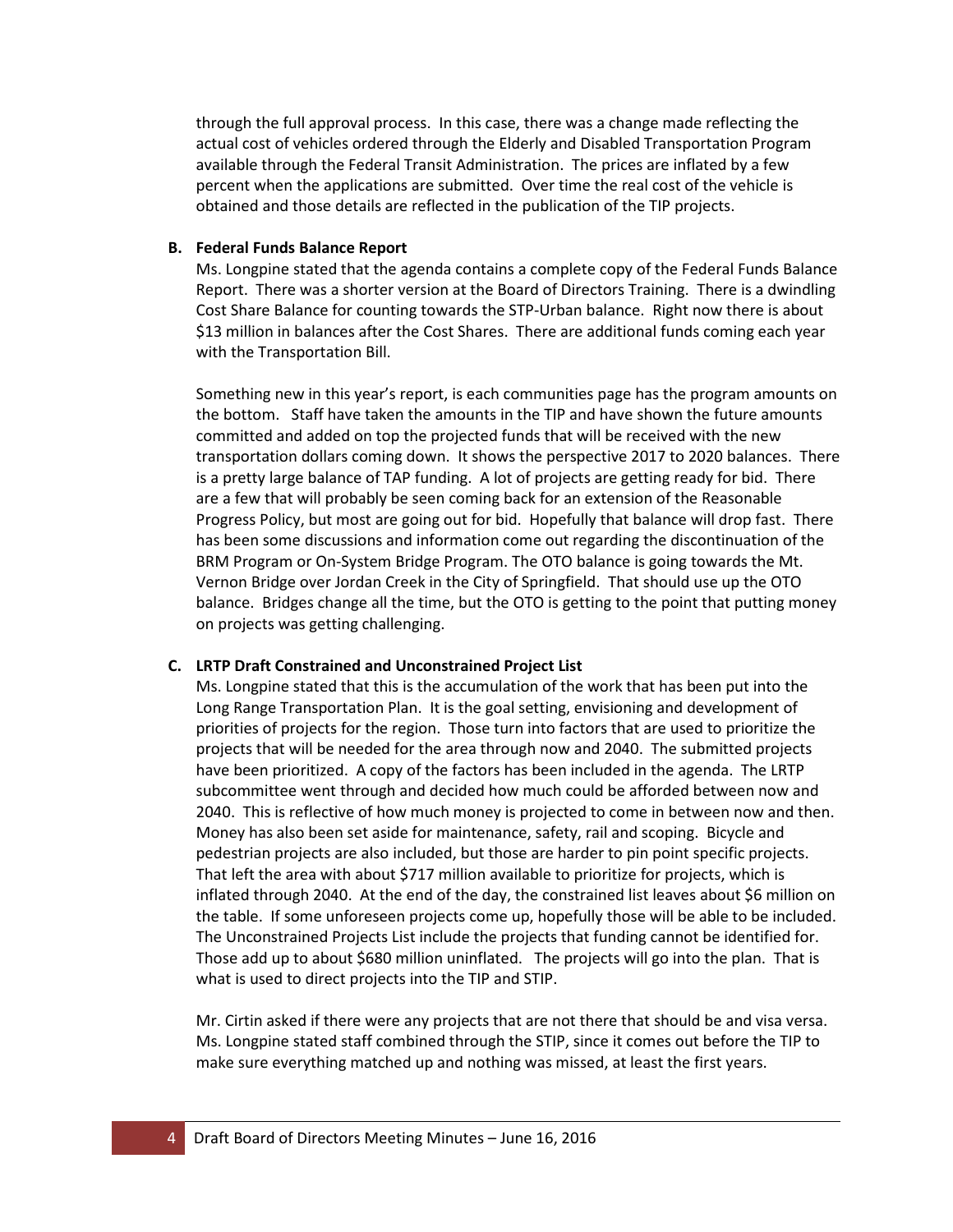Dr. Crain made the motion to include the Project Lists in the Draft Transportation Plan. Commissioner Weter seconded and the motion carried unanimously.

#### **D. MoDOT Draft FY 2017-2021 STIP**

Ms. Fields stated that MoDOT adopts the Draft Statewide Transportation Improvement Program every year. The Board of Directors takes a look at it and endorses it. The STIP is a five-year program from FY 2017-2021. There was some unexpected funding available. MoDOT has worked to incorporate projects in the OTO area that were suggested at the February 18 Board of Directors meeting. There was a list of eighteen projects put in priority order at the meeting. Eight of the eighteen projects were addressed in the Draft STIP. She summarized the projects as listed in the agenda. The same projects will appear in the OTO Transportation Improvement Program at the August Board of Directors meeting. The STIP was open for public comment, but the comment was due on June  $10<sup>th</sup>$ . The OTO sent a letter, that Commissioner Cirtin signed. The letter states how pleased the OTO is with the projects and that OTO was allowed to be partners in the development of the project list.

Mr. O'Neal made the motion to endorse the Draft FY 2017-2021 STIP. Mr. McClure seconded and the motion carried unanimously.

### **E. Discussion of Intersection Cost Share Proposal**

Ms. Fields stated that as the Statewide Transportation Improvement Program was developed, OTO had proposed a Local Intersection Cost Share Program with the MoDOT Southwest District. As funds came down through the funding formula, some funds were set aside to fund the Cost Share Program before looking at other projects. A list of possible Cost Share Projects was reviewed by the member jurisdictions. Only projects that the local jurisdiction could match at 50 percent and that the jurisdiction were likely to do were to be considered. Those projects are what the list has been whittled down from. The projects have been scored. There is money in FY 2018 or FY 2020. The projects have been assigned to either 2020 or 2019. The projects cannot all be done in 2018, but between the two years the list can be covered. It is expected that there will be enough money to cover the projects, so the projects will not have to be ranked. The projects will not have to be ranked, but OTO will require an application to show that the jurisdiction is serious and agreeing to participate in the project. Once the Commission approves it in July, the OTO will work with MoDOT to get those project estimates. This is the best shot at what the projects would cost without real engineering numbers. Then the projects applications will be sent to MoDOT. MoDOT will send out Program Agreements, just like any other Cost Share. The Council or Aldermen will have to approve the agreements. Those TIP Amendments will be done in the fall, to get the projects programmed officially. The right-of-way purchases could be as early as 2017. Construction could begin in FY 2018, which would begin in October 2017.

Mr. Weter inquired if the Miranda Beadles had talked to the OTO about the intersection project. Ms. Fields stated yes.

## **F. 3rd Quarter Financial Statements**

Mr. Compton stated that there were a couple of minor corrections to the financial statement that had been passed out. On the Profit and Loss statement the expenses are \$530,484.79, which is 64.7 percent of the budgeted expenses. A couple of major expenditures were completed in the third quarter. The Travel Model Scenarios were